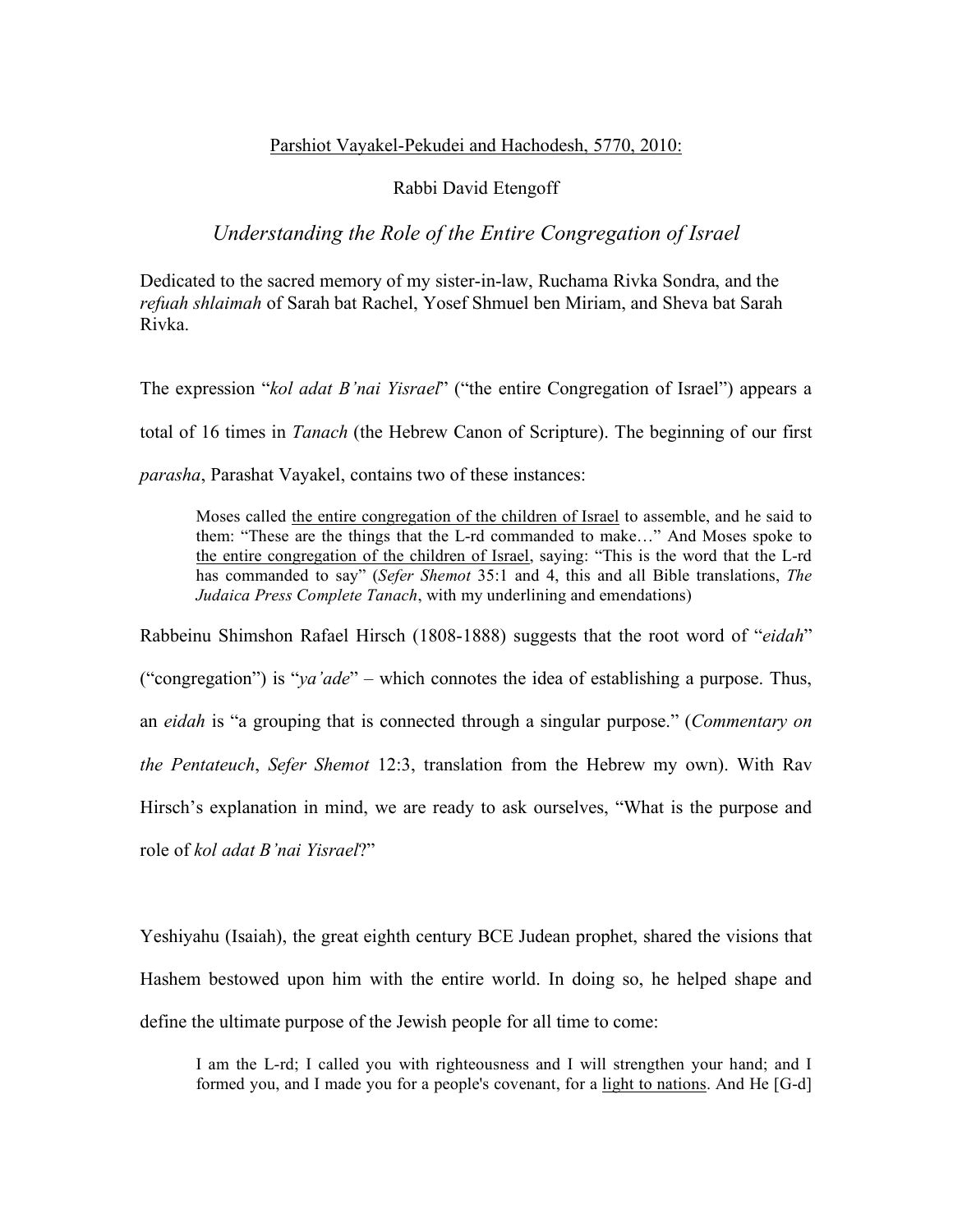said, "It is too light for you to be My servant, to establish the tribes of Jacob and to bring back the besieged of Israel, but I will make you a light of nations, so that My salvation shall be until the end of the earth." (*Sefer Yeshiyahu* 42:6, 49:6, underlining my own)

Yeshiyahu proclaimed to the world that our *tafkid* (our purpose) is to be a "light to nations" ("*l'or goyim*"). What, however, does this mean? In his explication of our term, the renowned Spanish exegete Rabbi David Kimchi (1160-1235), known as the Radak after the Hebrew initials of his name, suggests that the Jewish people have a two-part mission in our relationship to the non-Jewish nations of the world:

When [Yeshiyahu] states: "*l'or goyim*," this is the functional equivalent of the verse, "And the nations of the world shall walk by your light." (*Sefer Yeshiyahu* 60:3) The "light" is the Torah that will go out to them [the non-Jews] from Zion. The Jewish people are the motive force behind the continued existence of the nations of the world (*yihiyu kium haumot*) in two distinct ways: The first is that there will eventually be peace amongst the non-Jew as a direct result of the Jews, as the verse states in regard to the [one and only] Messiah: "And he will speak of peace to the non-Jews" (*Sefer Zechariah*  9:10) and "And he shall judge between the nations and reprove many peoples, and they shall beat their swords into plowshares and their spears into pruning hooks; nation shall not lift the sword against nation, neither shall they learn war anymore." (*Sefer Yeshiyahu*  2:4) The second purpose inherent in the relationship of the Jewish people to the non-Jewish people of the world is [that as a result of the nations of the world's contact with *B'nai Yisrael*] they will keep the Seven Commandments (*Sheva Mitzvot*) incumbent upon them. Moreover, they will [finally] walk on the good path [of ethics and purity]. As it states: "And many nations shall go, and they shall say, 'Come, let us go up to the L-rd's mount and to the house of the G-d of Jacob, and let Him teach us of His ways, and we will go in His paths,' for out of Zion shall the Torah come forth, and the word of the L-rd from Jerusalem. (*Sefer Michah* 4:2) (*Commentary on Yeshiyahu* 42:6, translation my own)

In summary, Yeshiyahu's famous phrase "*l'or goyim*," is a clarion call to understanding our relationship with the non-Jewish world. It teaches us that it is literally our obligation as Jews to change the world. We are mandated to share some of our light (i.e. the Torah) with the non-Jewish nations of the world, to bring about a world of peace, righteousness, ethics, and morality. Our example as G-d's chosen nation provides the impetus for positive change and the ultimate sanctification of all mankind. Just as we as an entire